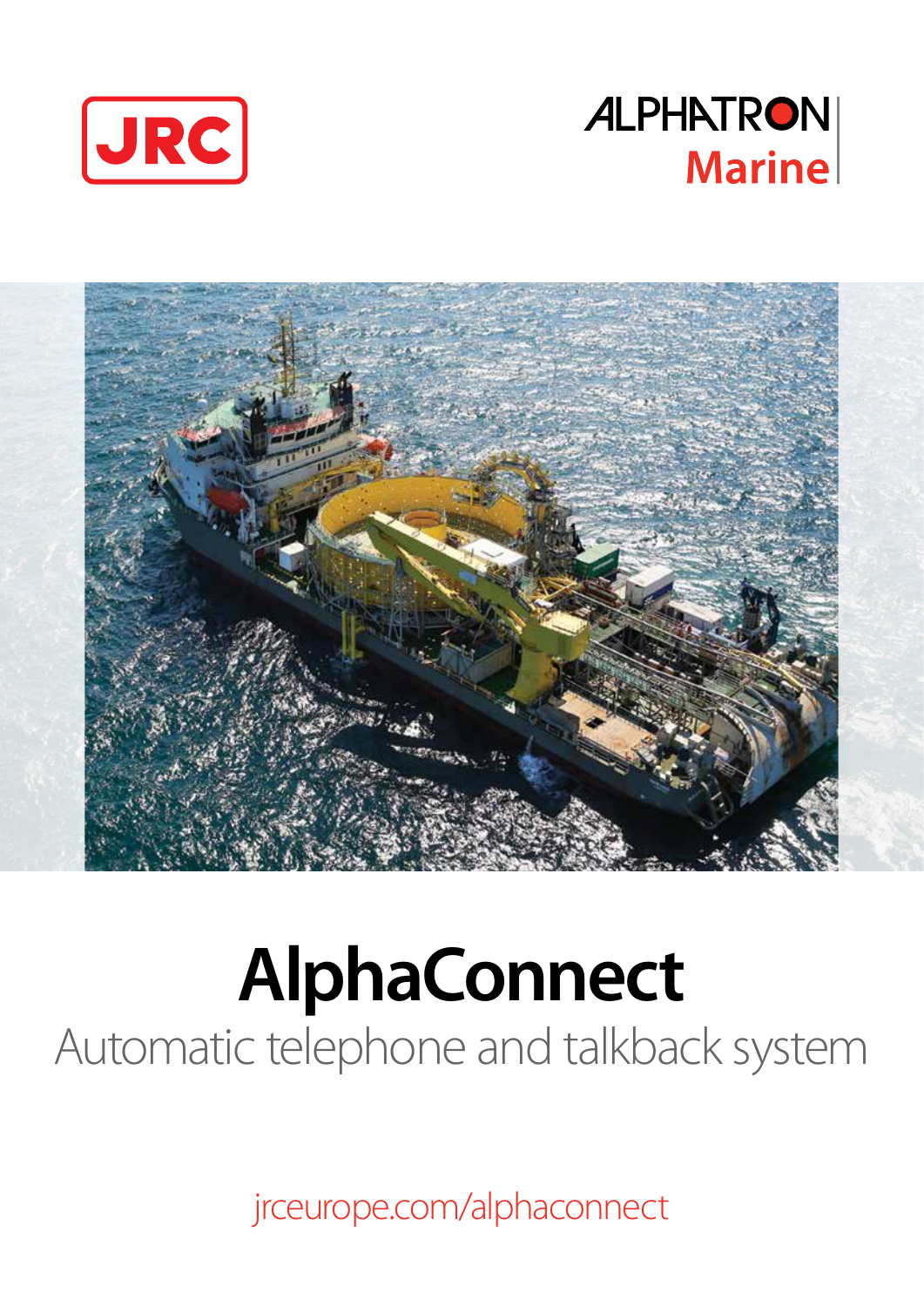

AlphaConnect 128 AlphaConnect 48

### Automatic telephone & talkback system

The purpose of the AlphaConnect maritime communication system is to give the seafarers easy and reliable onboard communication between all essential places onboard a ship, as well as allowing the possibility of making telephone calls to and from the ship. The system is DNV approved and complies with the IEC60945 standard for maritime electronic communication equipment, which will ensure years of problem free operation.

#### *Telephone system*

- v Calling between locations onboard
- v Features typical functions (transfer, priority call)
- v Calls via satellite communication/GSM

#### *Public address (option)*

- v Integrated via unique power amplifier concept
- v Audio signals distributed through wired network
- v Conference calls and music distribution

*Talk back*

- v Hailing to deck positions
- v Handsfree operation on deck
- v Push-to-talk operated from wheelhouse

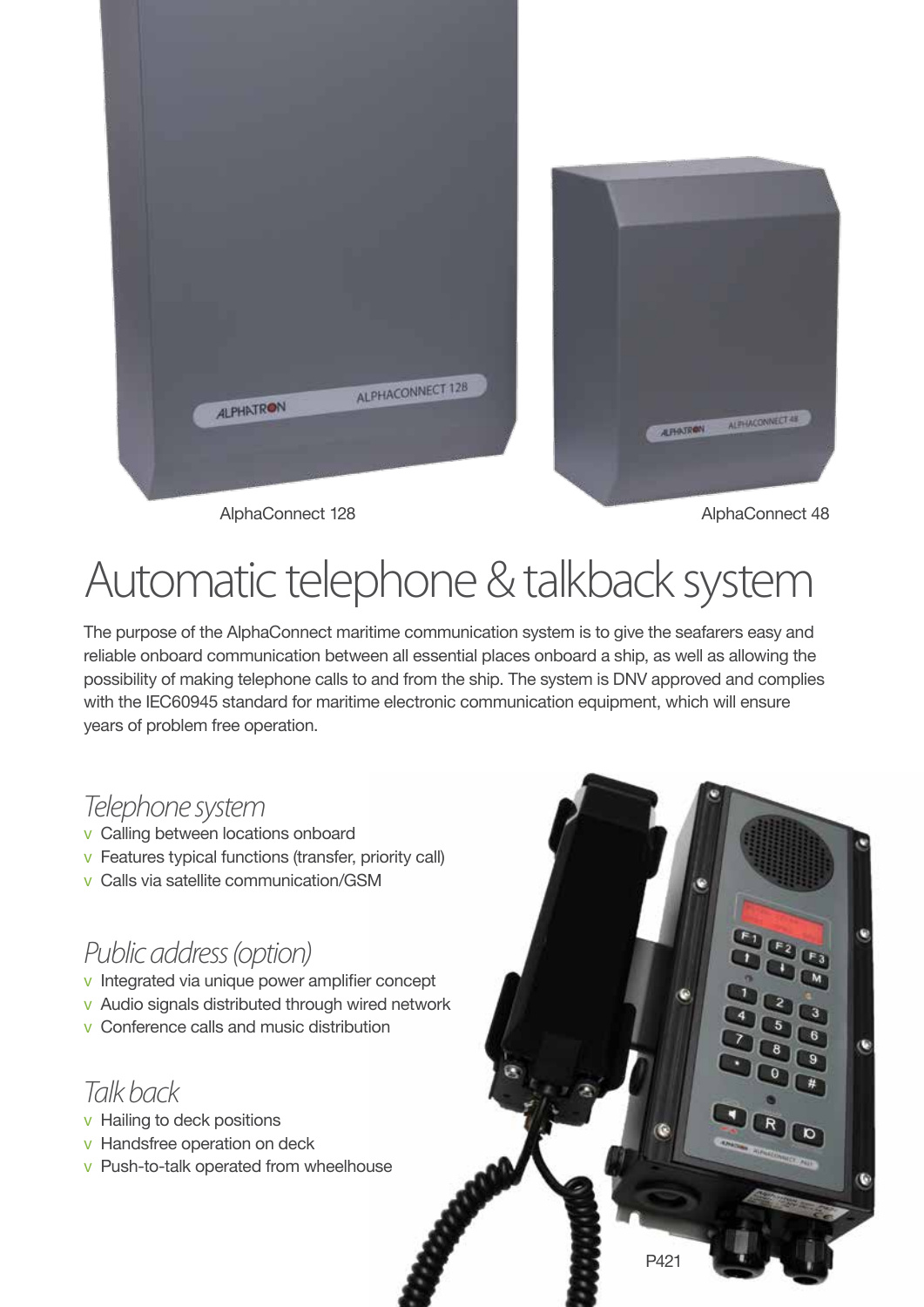### Strong communication

Provides for onboard conversations between bridge, engine control room, various cabins and offices, workshops, on deck and so on. No matter whether it is dry, wet, noisy or dirty, all locations can be covered by a standard analog telephone or by one of our communication stations with handset, headset or loudhailer.

Calls from the ship to shore can be conducted from all places on board for example, meaning that crew can have their own privacy when calling home. Calls from shore to ship can be distributed to any location onboard, typically to bridge, captain's cabin or ship's office, but with our system you do not have to be on the bridge to answer your (satellite) call.

### Main cabinet

The AlphaConnect consists of three main components, which is the main cabinet, exchange circuit boards or modular cards and the various telephones and communications stations. The main cabinet is the central part of the system. All telephone lines are fitted inside this cabinet which also distributes power to the communication stations via the signal cables running through the vessel. There are three types available.

*AlphaConnect 48* v 2 x 2 wire trunk lines v 7 free slots (up to 56 internal extensions)

#### v 24V DC, 20 to 50 W

#### *AlphaConnect 128*

v 2 x 2 wire trunk lines v 16 free slots (up to 128 internal extensions) v 24V DC, 20 to 100 W



#### *AlphaConnect 256*

The AlphaConnect 256 is available by special request only and is available in a 19-inch rack version for vessels that require maximum telephones or communication stations.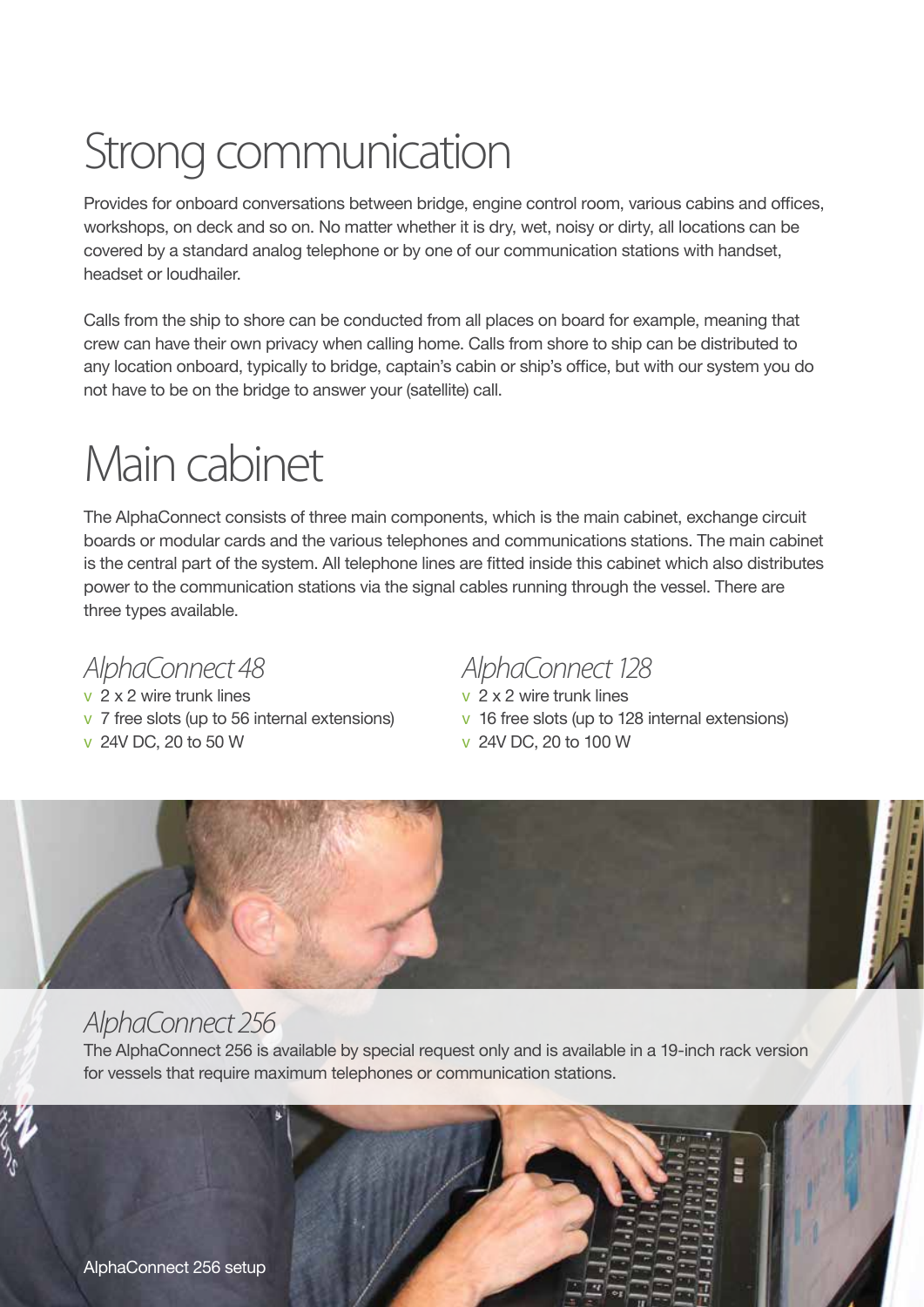### Expansion boards

In creating a system for the future, we wanted to provide an enormous amount of expansion to suit a broad spectrum of customer needs. Each board added provides new features. The AlphaConnect has everything needed to build a professional automatic telephone and talkbalk system completely customized to what you need and what is required onboard.



PIM

DC supply and the battery DC supply for the exchange system and stations.

LV60

telephone and PA system, providing up to 60W power for 100V single speaker loop.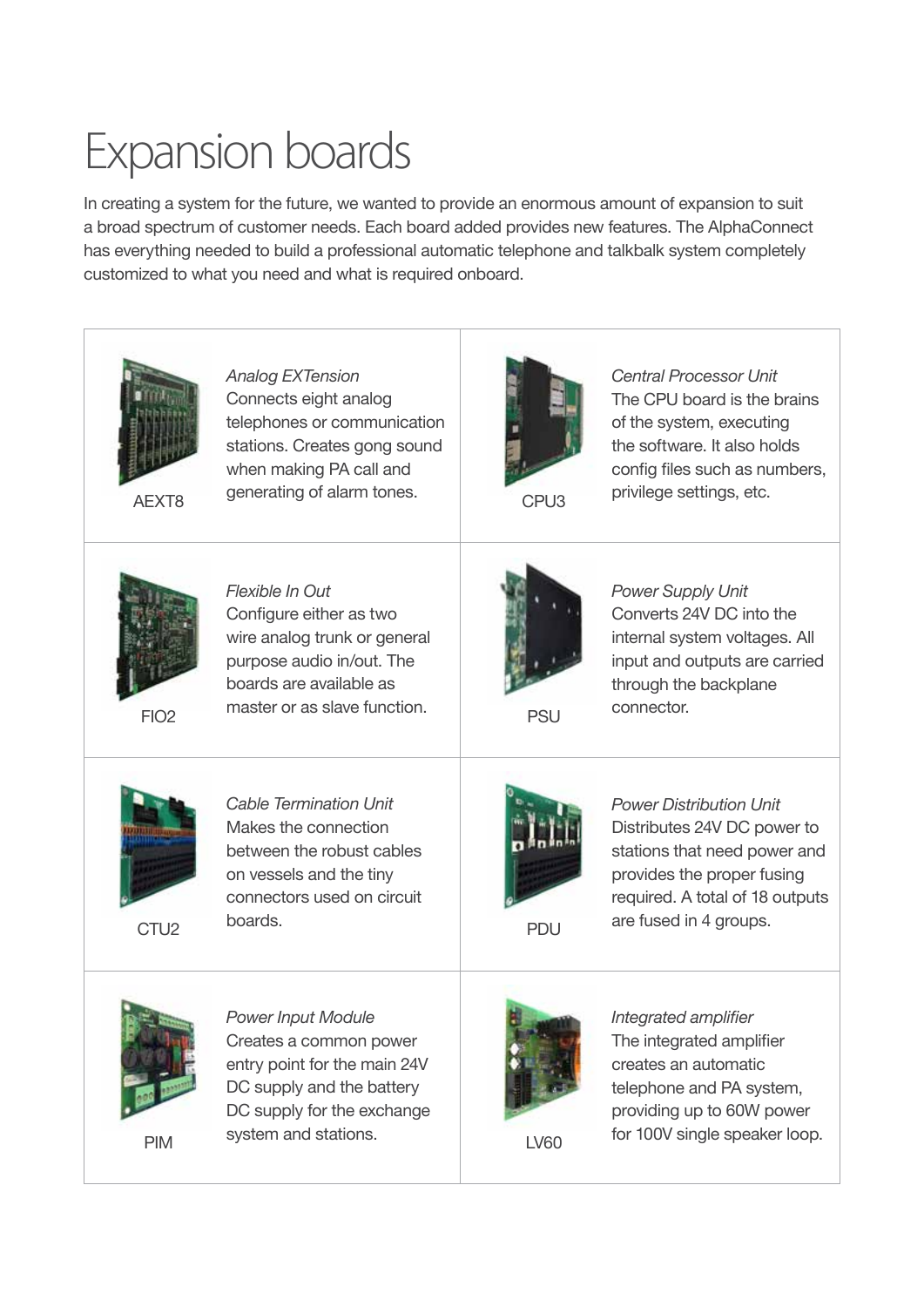#### **Telephones**

The AlphaConnect is using analog telephones or talk balk systems for locations such as cabins or offices, typically dry, and places with room temperature and little to no noise.



#### *TX251*

Cabin station with display, phonebook and handsfree function. Magnetized handset for wall mounting.



*TX500* Cabin station with magnetized handset for wall mounting.

#### Public Address

The AlphaConnect can distribute Public Address (PA) to all stations with loudspeakers. The system gives the possibility of defining groups with priority levels and can be set up to send a gong signal preceding a spoken message. PA calls are initiated from a telephone and communication station, and do not require special control stations with goose neck microphones.

Ship's clock

The telephone with display provides the possibility for displaying the ships clock. The time displayed can be set manually or the system can receive the time from a central clock system using NMEA data. Wake up calls can be ordered from any telephone connected to the system.

Loudspeaker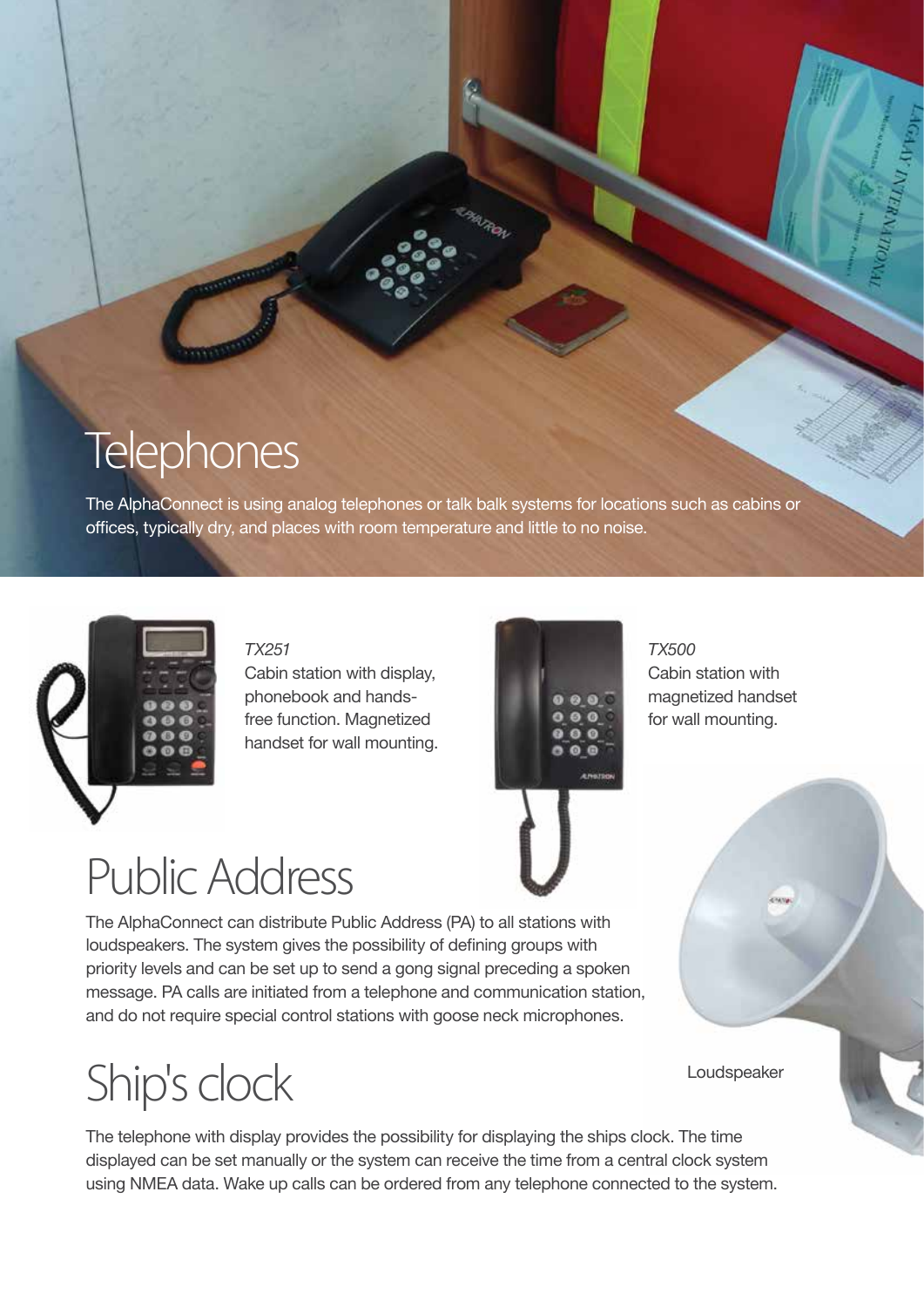#### Communication stations

Typically, for onboard locations such as the bridge, engine control and steering gear room, a simple telephone will not do. Our communication stations share the same mechanical foundation, PCB base design, connector pins and keyboard layout, allowing for straightforward system interchanging and easy to learn and adopt by the crew as operating these advanced telephones are always alike.



Simple and water tight talk back communication system, for on deck mooring stations.

Water tight and salt mist resistant industrial telephone, for engine spaces and on deck.

Full featured flush mount station with display, for bridge and engine control room.

Full featured water tight station with display, for engine spaces and on deck.

| Handset connection   | $\mathsf{x}$ | v            | $\vee$ | v      |
|----------------------|--------------|--------------|--------|--------|
| Headset connection   | V            | v            | $\vee$ | $\vee$ |
| Call relay           | V            | $\vee$       | V      | v      |
| External speaker     | V            | X            | v      | $\vee$ |
| External microphone  | X            | $\mathsf{x}$ | v      | $\vee$ |
| Display              | $\mathsf{x}$ | $\mathsf{x}$ | $\vee$ | $\vee$ |
| Hands-free operation | X            | X            | $\vee$ | $\vee$ |
| Keys                 | 3            | 15           | 21     | 21     |
| Speed dial           | $\mathsf{x}$ | $\mathsf{x}$ | V      | $\vee$ |
| IP class             | 65           | 65           | 22     | 65     |
| Mounting style       | Wall         | Wall         | Flush  | Wall   |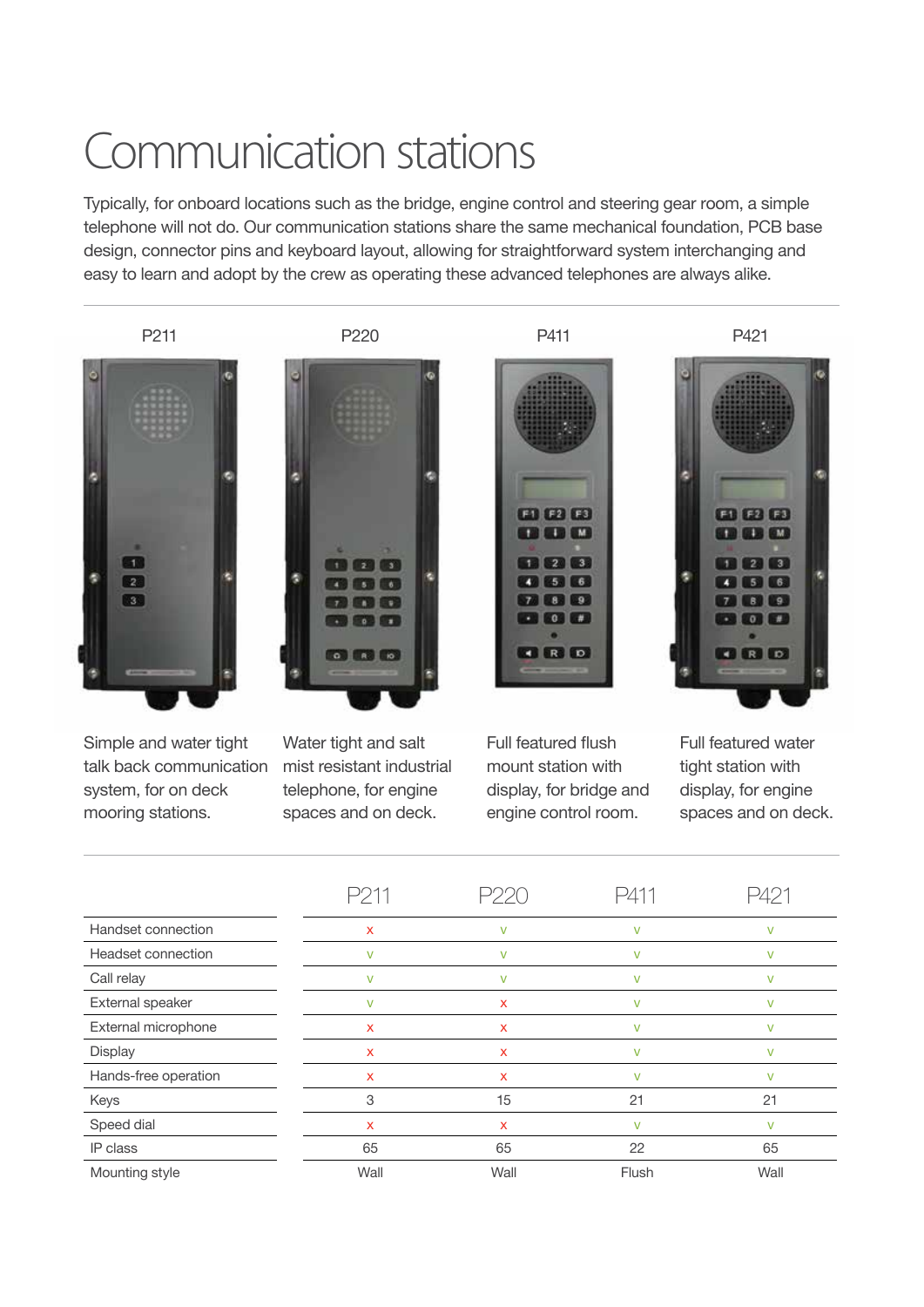



#### Handsets

The AlphaConnect is using analog telephones for locations such as cabins or offices, typically dry and places with room temperature and little to no noise. Optional handsets available for P220, P411 and P421. Both as a flush mounted versions (P411) and a version to be mounted to the telephone (P220 and P421). Also available in IP66.

### **Headsets**

The AlphaConnect is using analog telephones for locations such as cabins or offices, typically dry and places with room temperature. A noise-cancelling headset is available for TX500, P211, P220, P411 and P421.

## Call data management



A ship owner that wants to register calls made via the satellite equipment can make use of our call data management system. The crew are given user specific accounts and a PIN code, which are used to establish communication through to the satellite connection. When conversations are conducted, call data records are stored on the system disk, which includes information. With less room for error, the responsible officer keeps the overview and issuing invoices for the relevant calls is made straightforward.